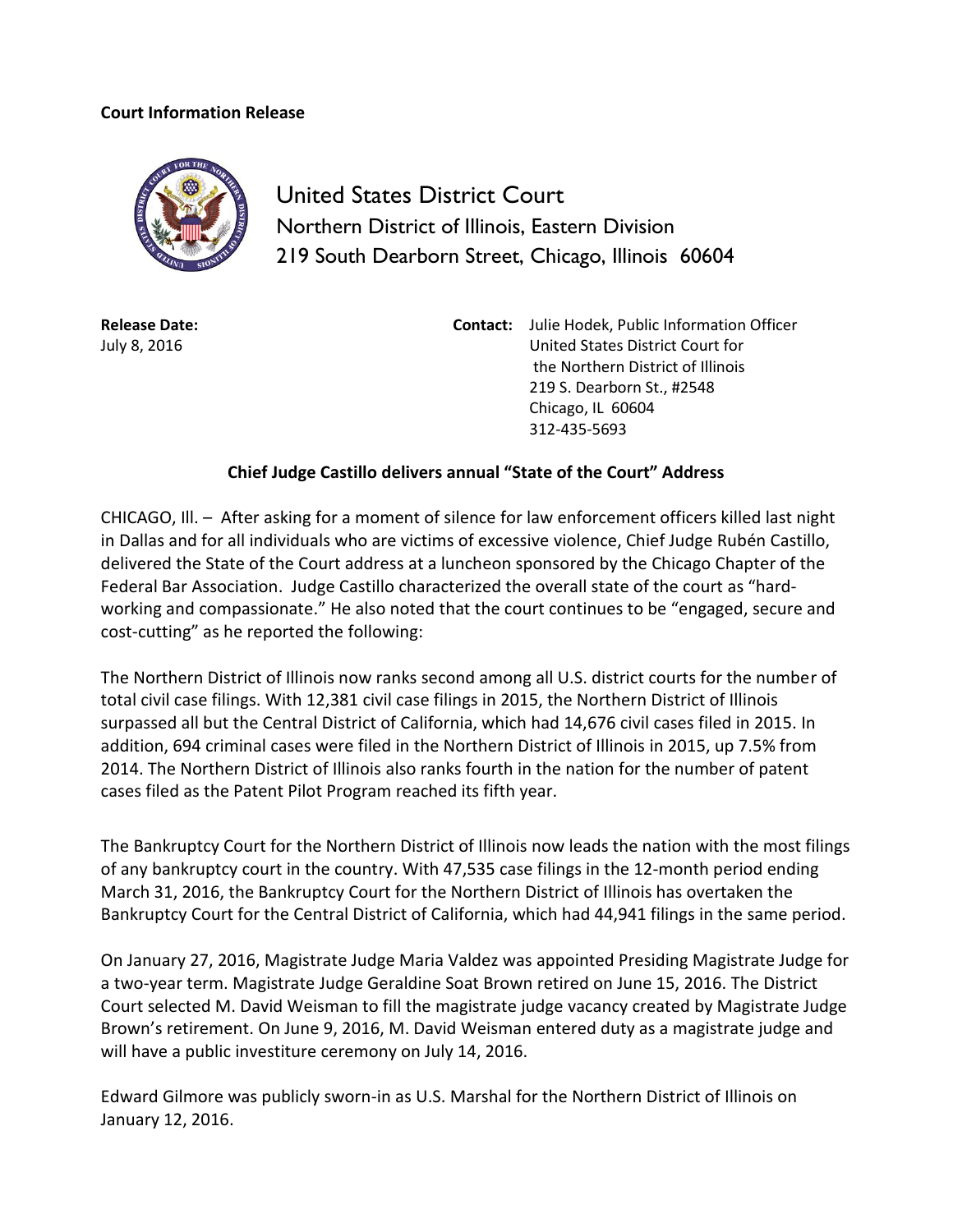In November 2015, the U.S. Probation Office relocated to an integrated mobile workspace in the Kluczynski Federal Building, a move which will save the Judiciary an estimated \$1.4 million in annual rent costs.

The court has approved an alternative sentencing program for pretrial defendants in the Northern District of Illinois, Eastern Division -- Sentencing Options that Achieve Results (SOAR). The program, which is a collaborative and historic initiative of the court, Pretrial Services, the Federal Defender's Office and the U.S. Attorney's Office, will launch this fall.

In October 2015, the court conducted a survey of its Trial Bar members to identify opportunities for improvement and action. Survey participants noted that reimbursement for pro bono recruitments were not sufficient to cover expense and the need for more opportunity for judicial insight through education programs. In response to feedback from the survey, the court increased pro bono expense reimbursement, effective February 2016.

A number of improvements have been made to enhance courthouse facilities and technology. An attorney workroom on the courthouse's 23rd floor with work stations, lounge seating and a television is now available for attorney use. Twenty-seven courtrooms and jury rooms now have state-of-the-art evidence presentation systems, and an additional 21 courtrooms will be upgraded by end of calendar year 2017. A jury kiosk will be available later this year for jury self-check-in. Video conferencing units have been installed in the Dixon Correctional Center and in room 1554 of the Dirksen Courthouse for attorney use. In January 2016, the Clerk's Office launched a new court website.

The court has continued to expand its outreach efforts, such as judicial presentations and educational programs with bar associations and law schools. In April 2016, the court co-sponsored a historic symposium, "Women Lawyers in the Courtroom," which was attended by 450 attorneys. The chief judge and five district judges spoke on panels which addressed strategies and best practices to empower women as lead counsel and trial counsel in litigation. The court also launched a "Courtroom as Classroom" outreach program, in which sixty Chicago Public Schools students from the south and west sides of the city met with judicial employees to learn about career opportunities in the justice system.

The court has also expanded its series of outside speakers, including academic experts and judges from other countries, visiting the court in an effort to seek input that will assist the court.

Chief Judge Castillo noted that as he enters his fourth year as chief judge, the emphasis will be on innovation. Improving the diversity of juries and expanding the court's public outreach into inner city communities continue to be key priorities. He also said he plans to continue to drive technology and security improvements at the courthouse. With programs like the Pretrial SOAR program set to launch this fall, Chief Judge Castillo said he hopes that the court continues to lead with "smart compassion."